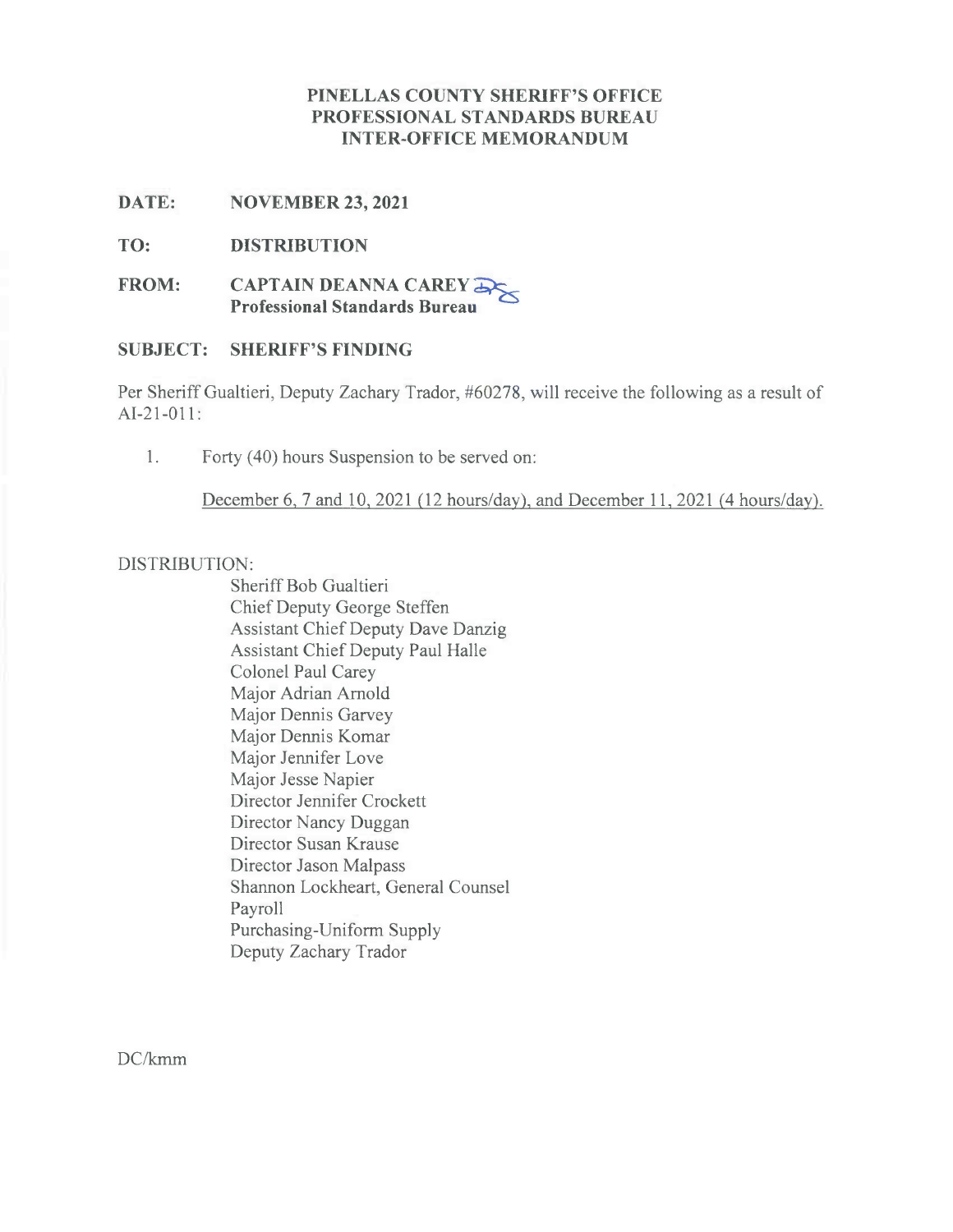### **PINELLAS COUNTY SHERIFF'S OFFICE INTER-OFFICE MEMORANDUM**

### **DATE: NOVEMBER 12, 2021**

# **TO: DEPUTY ZACHARY TRADOR, #60278**

#### **FROM: SHERIFF BOB GUALTIERI**

### **SUBJECT: CHARGES RE: AI-21-011**

An investigation has been conducted by the Administrative Investigation Division, Professional Standards Bureau, of the Pinellas County Sheriffs Office. As <sup>a</sup> result of this investigation. the Administrative Review Board has determined you committed the following violation:

On, but not limited to, July l, 2021, while on duty in Pinellas County, Florida, you violated the Pinellas County Sheriff's Civil Service Act Laws of Florida, 89-404, as amended by Laws of Florida 08-285, Section 6, Subsection 4, by violating the provisions oflaw or the rules. regulations, and operating procedures of the Office of the Sheriff.

I. You violated Pinellas County Sheriff's Office General Order 3-1.1. Rule and Regulation 5.4, Duties and Responsibilities.

Synopsis: You failed to immediately notify your supervision of your involvement in a vehicle crash, failed to initiate <sup>a</sup> Driving under the Influence (DUI) investigation, exhibited poor officer safety throughout your interaction with the suspect. and omitted pertinent. relevant facts from your supervision, the investigating corporal. and your supplemental documentation.

On July I, 2021, while on duty and stationary in your patrol vehicle in the parking lot 0f 13383 US Highway 19 North, you were in the process of clearing an unrelated call for service when <sup>a</sup> citizen attempting to leave the establishment backed into your patrol vehicle. You exited your vehicle and made contact with the driver at which time you identified signs of impairment and learned he had been consuming alcoholic beverages while inside the establishment.

After believing your patrol vehicle did not sustain any damage, you directed the suspect to park their vehicle and suggested they utilize a rideshare service to get home. You then released them from your custody without notifying your supervision of your involvement in the crash and without initiating a DUI Investigation. You allowed the suspect to re-enter the establishment where he continued to consume alcohol.

After <sup>a</sup> bystander pointed out damage to your patrol vehicle from the crash, you requested the assistance of the establishment's manager to locate the suspect and have him return to you in the parking lot. Upon the suspect returning to the parking lot, you turned your back on the suspect, allowed him to get within close proximity to you while you were seated in your vehicle and exercised overall poor officer safety.